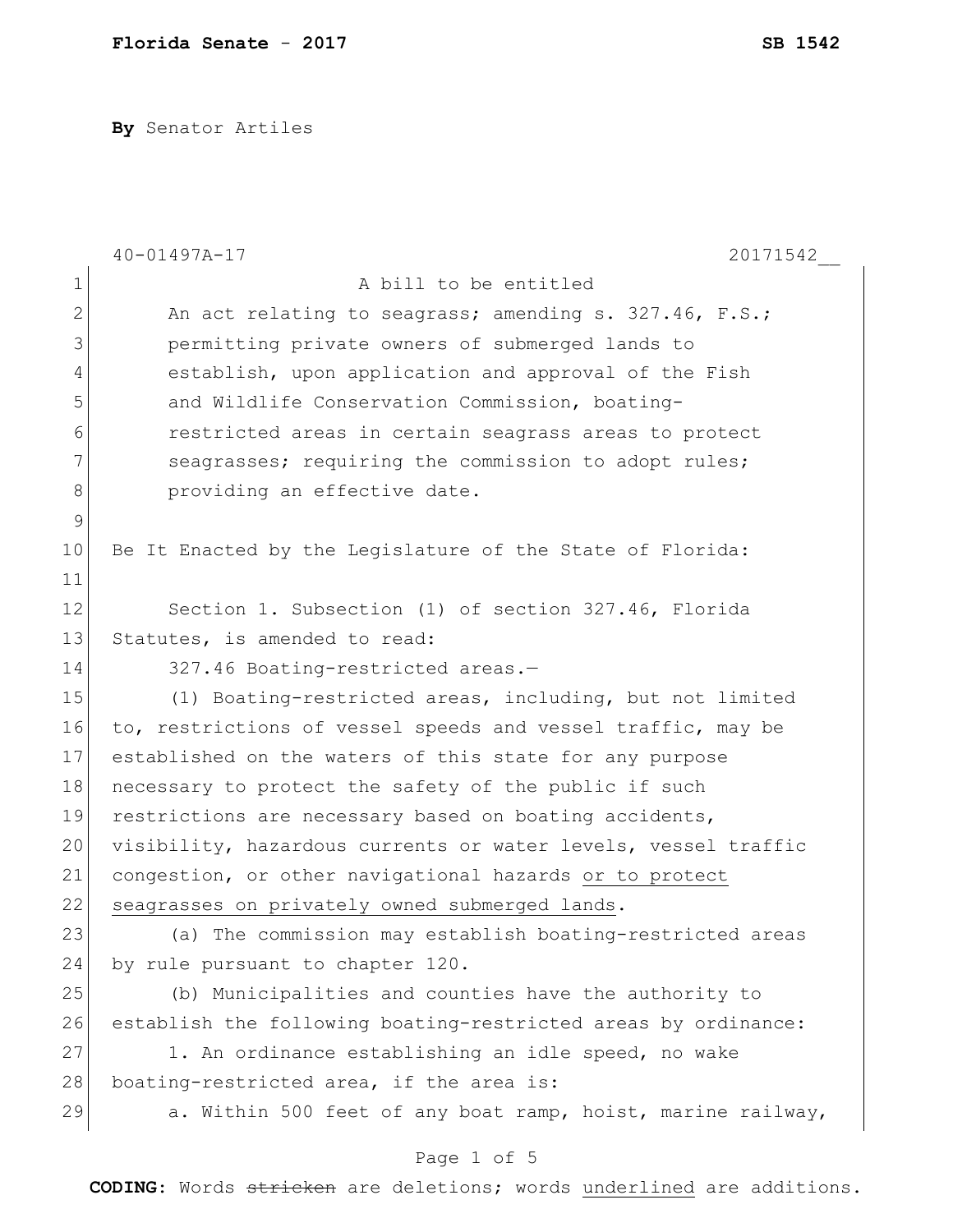|    | $40 - 01497A - 17$<br>20171542                                   |
|----|------------------------------------------------------------------|
| 30 | or other launching or landing facility available for use by the  |
| 31 | general boating public on waterways more than 300 feet in width  |
| 32 | or within 300 feet of any boat ramp, hoist, marine railway, or   |
| 33 | other launching or landing facility available for use by the     |
| 34 | general boating public on waterways not exceeding 300 feet in    |
| 35 | width.                                                           |
| 36 | b. Within 500 feet of fuel pumps or dispensers at any            |
| 37 | marine fueling facility that sells motor fuel to the general     |
| 38 | boating public on waterways more than 300 feet in width or       |
| 39 | within 300 feet of the fuel pumps or dispensers at any licensed  |
| 40 | terminal facility that sells motor fuel to the general boating   |
| 41 | public on waterways not exceeding 300 feet in width.             |
| 42 | c. Inside or within 300 feet of any lock structure.              |
| 43 | 2. An ordinance establishing a slow speed, minimum wake          |
| 44 | boating-restricted area if the area is:                          |
| 45 | a. Within 300 feet of any bridge fender system.                  |
| 46 | b. Within 300 feet of any bridge span presenting a vertical      |
| 47 | clearance of less than 25 feet or a horizontal clearance of less |
| 48 | than 100 feet.                                                   |
| 49 | c. On a creek, stream, canal, or similar linear waterway if      |
| 50 | the waterway is less than 75 feet in width from shoreline to     |
| 51 | shoreline.                                                       |
| 52 | d. On a lake or pond of less than 10 acres in total surface      |
| 53 | area.                                                            |
| 54 | 3. An ordinance establishing a vessel-exclusion zone if the      |
| 55 | area is:                                                         |
| 56 | a. Designated as a public bathing beach or swim area.            |
| 57 | b. Within 300 feet of a dam, spillway, or flood control          |
| 58 | structure.                                                       |
|    |                                                                  |

## Page 2 of 5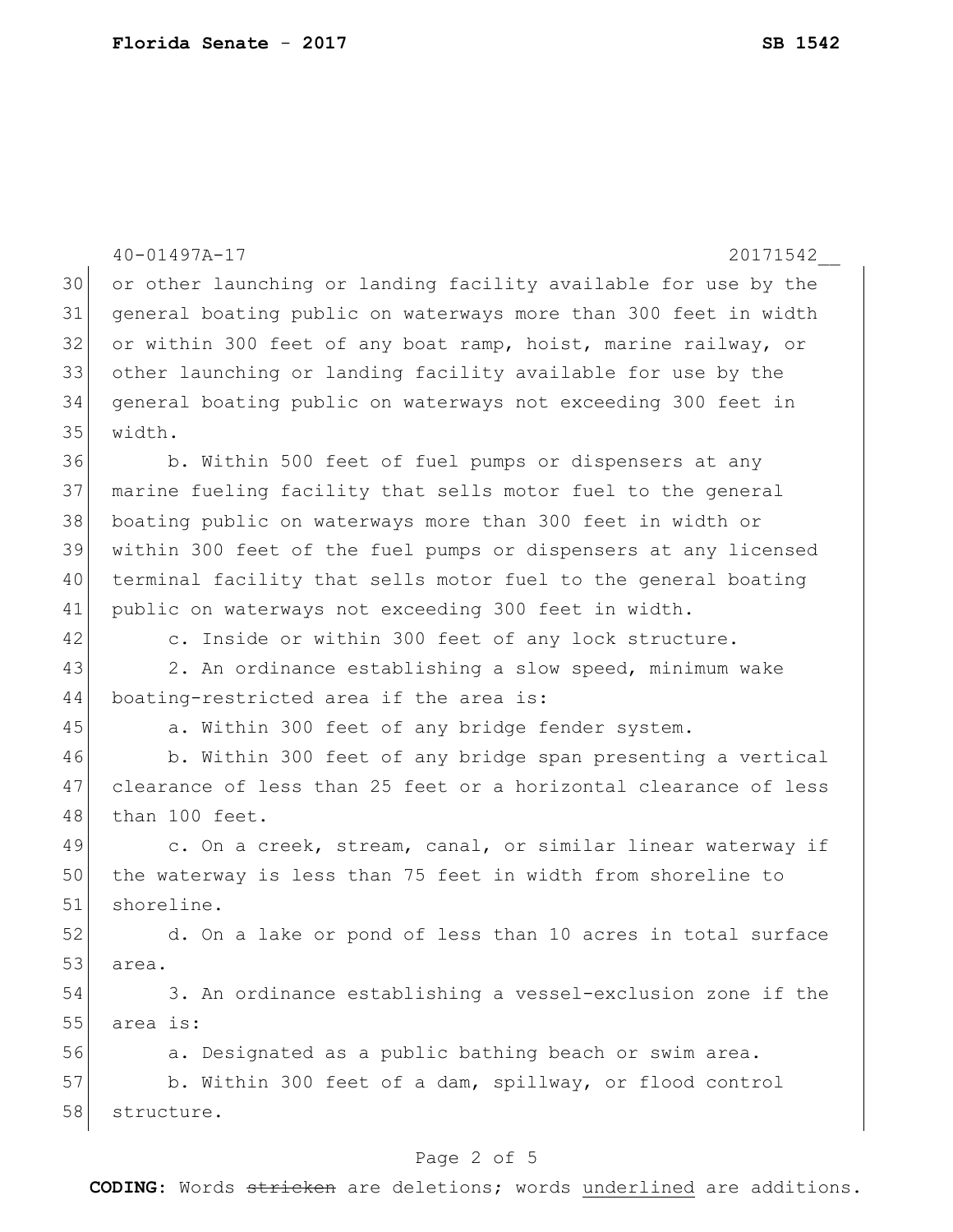40-01497A-17 20171542\_\_ 59 (c) Municipalities and counties have the authority to 60 establish by ordinance the following other boating-restricted 61 areas: 62 1. An ordinance establishing an idle speed, no wake 63 boating-restricted area, if the area is within 300 feet of a 64 confluence of water bodies presenting a blind corner, a bend in 65 a narrow channel or fairway, or such other area if an 66 intervening obstruction to visibility may obscure other vessels 67 or other users of the waterway. 68 2. An ordinance establishing a slow speed, minimum wake, or 69 numerical speed limit boating-restricted area if the area is: 70 a. Within 300 feet of a confluence of water bodies 71 presenting a blind corner, a bend in a narrow channel or 72 fairway, or such other area if an intervening obstruction to 73 visibility may obscure other vessels or other users of the 74 waterway. 75 b. Subject to unsafe levels of vessel traffic congestion. 76 c. Subject to hazardous water levels or currents, or 77 containing other navigational hazards. 78 d. An area that accident reports, uniform boating 79 citations, vessel traffic studies, or other creditable data 80 demonstrate to present a significant risk of collision or a 81 significant threat to boating safety. 82 3. An ordinance establishing a vessel-exclusion zone if the 83 area is reserved exclusively: 84 a. As a canoe trail or otherwise limited to vessels under 85 oars or under sail. 86 b. For a particular activity and user group separation must 87 be imposed to protect the safety of those participating in such

## Page 3 of 5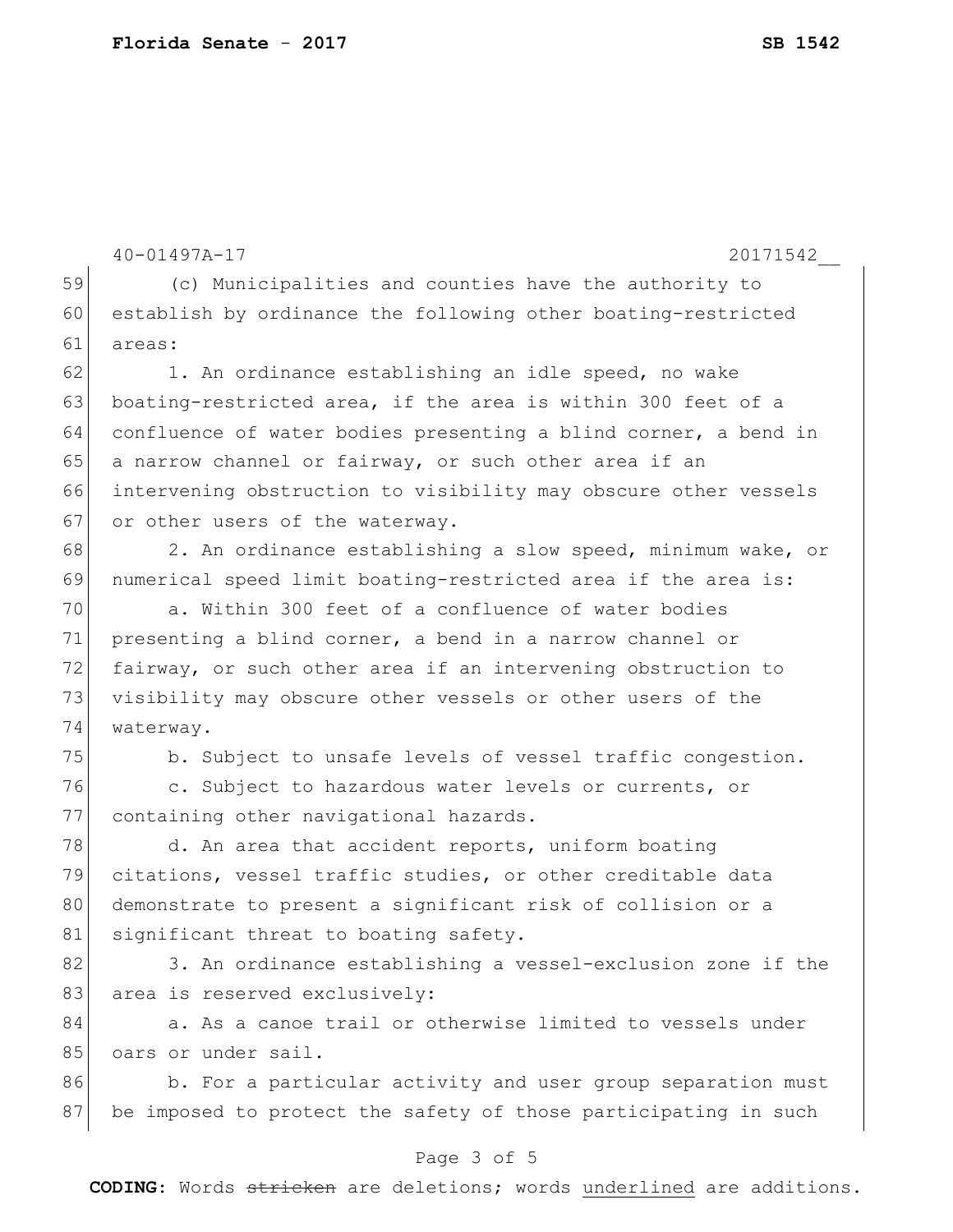|     | 20171542<br>40-01497A-17                                         |
|-----|------------------------------------------------------------------|
| 88  | activity.                                                        |
| 89  |                                                                  |
| 90  | Any of the ordinances adopted pursuant to this paragraph shall   |
| 91  | not take effect until the commission has reviewed the ordinance  |
| 92  | and determined by substantial competent evidence that the        |
| 93  | ordinance is necessary to protect public safety pursuant to this |
| 94  | paragraph. Any application for approval of an ordinance shall be |
| 95  | reviewed and acted upon within 90 days after receipt of a        |
| 96  | completed application. Within 30 days after a municipality or    |
| 97  | county submits an application for approval to the commission,    |
| 98  | the commission shall advise the municipality or county as to     |
| 99  | what information, if any, is needed to deem the application      |
| 100 | complete. An application shall be considered complete upon       |
| 101 | receipt of all requested information and correction of any error |
| 102 | or omission for which the applicant was timely notified or when  |
| 103 | the time for such notification has expired. The commission's     |
| 104 | action on the application shall be subject to review under       |
| 105 | chapter 120. The commission shall initiate rulemaking no later   |
| 106 | than January 1, 2010, to provide criteria and procedures for     |
| 107 | reviewing applications and procedures for providing for public   |
| 108 | notice and participation pursuant to this paragraph.             |
| 109 | (d) Upon application and approval of the commission,             |
| 110 | private owners of submerged lands have the authority to          |
| 111 | establish boating-restricted areas to protect any seagrass       |
| 112 | protection zones or other seagrass habitat within their property |
| 113 | boundaries. The private owner must demonstrate to the commission |

115 adjacent to an Outstanding Florida Water, as provided in s.

114 clear ownership of the submerged land and that the land is

116 403.061(27) or an aquatic preserve established under ss. 258.39-

## Page 4 of 5